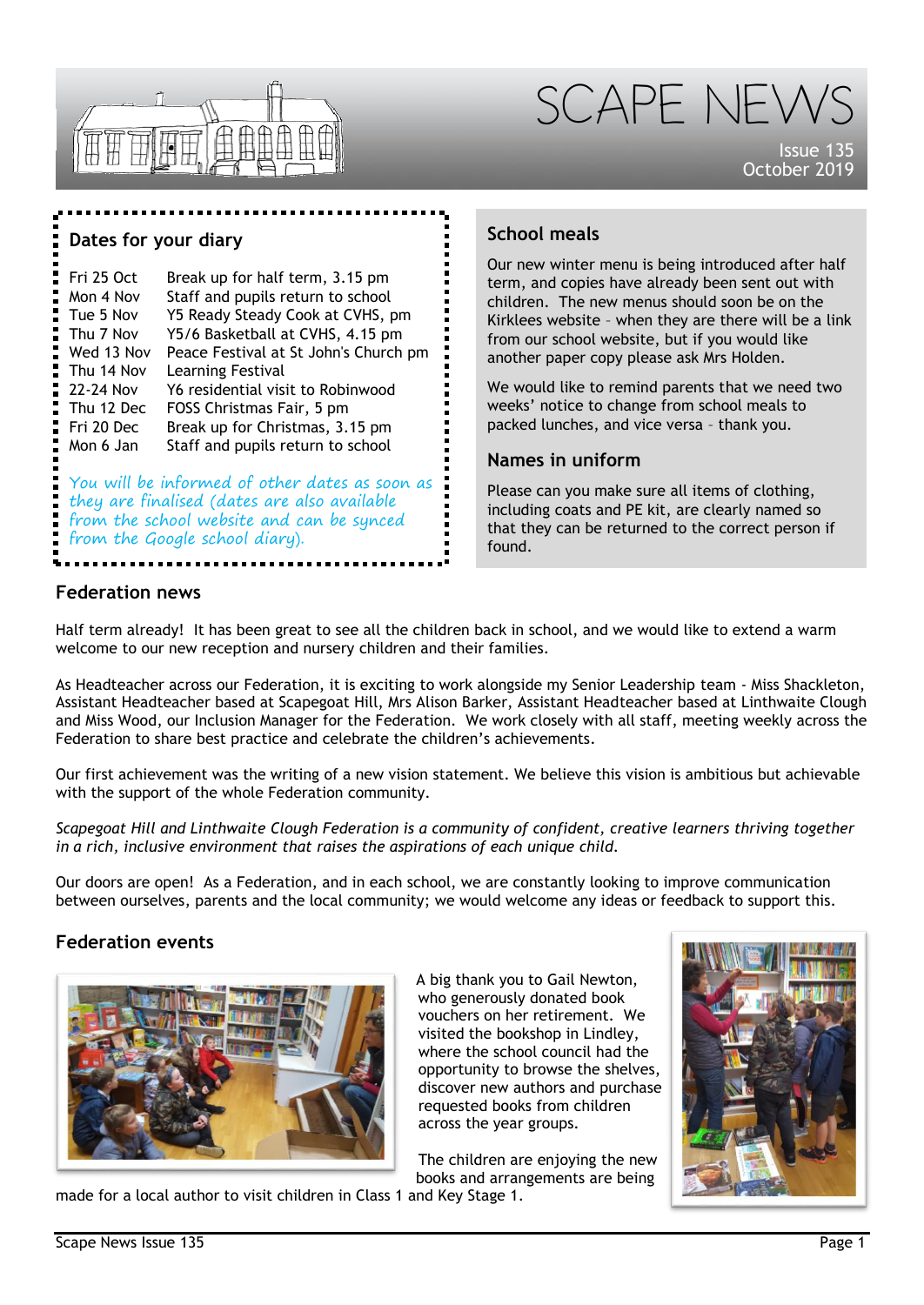# **School Council**



Our School Council is a group of children elected each year, who meet regularly to discuss ideas raised by all children in school. This year our council members are Brook, Eva, Francesca, Laana, Liam, Molly, Nathaniel and William.

They will be meeting soon to decide which charity to raise money for this year, and will be organising various fundraising events in school – watch out for further details.

Eva explained what a school councillor did: "We listen to everybody else and come up with ideas to help the school and then tell the teachers, who can decide if things happen. I like being in the School Council because I like being helpful."

#### **Changes/additions to website**

The following items (listed by the page you will find them on) have recently been added or updated on our new school website (www.scapegoat-hill.kirklees.sch.uk). If you are ever unsure where to find something on the website, there is a 'Search for' facility.

FOSS: minutes of the AGM held on 19 September 2019, plus new committee members OUR SCHOOL  $\forall$ 

INFORMATION  $\preceq$ Policies & Procedures: Accessibility Plan, SEN Policy and SEND Local Offer Information

**LEARNING** $\vee$ Class 1: the home/school worksheet for this half term Class 2: the home/school worksheet for this half term Class 3: the home/school worksheet for this half term

#### Term dates/calendar: updated Google calendar (inc class assemblies) **PARENTS 3**

Anyone who would prefer a paper copy of any of the information on the website can have one by asking at the school office. *A reminder that you can download absence/holiday request forms and requests for school to administer medication forms from the website.*

## **Girls' football**

Class 3 girls have taken part in the girl's football tournament at Colne Valley High School organised by Pennine Sports. Courtney said "I was happy that I got the chance to go, it helped me gain my confidence as a person and it also helped me become a better  $player$  and Molly has written a report for us:

"We had lots of fun at the girls' football tournament where we came first in our league but then lost 1-0 in the finals against Golcar. We played different teams such as Marsden, who we beat 8-0!! Clough Head we beat them 4-2, drew with Linthwaite Clough 1-1 and beat Slaithwaite 6-2. We all enjoyed ourselves and everyone was really supportive."



Congratulations to Courtney, Elise, Erika, Imogen, Josephine, Kahlan and Molly who performed brilliantly – we're all very proud of you!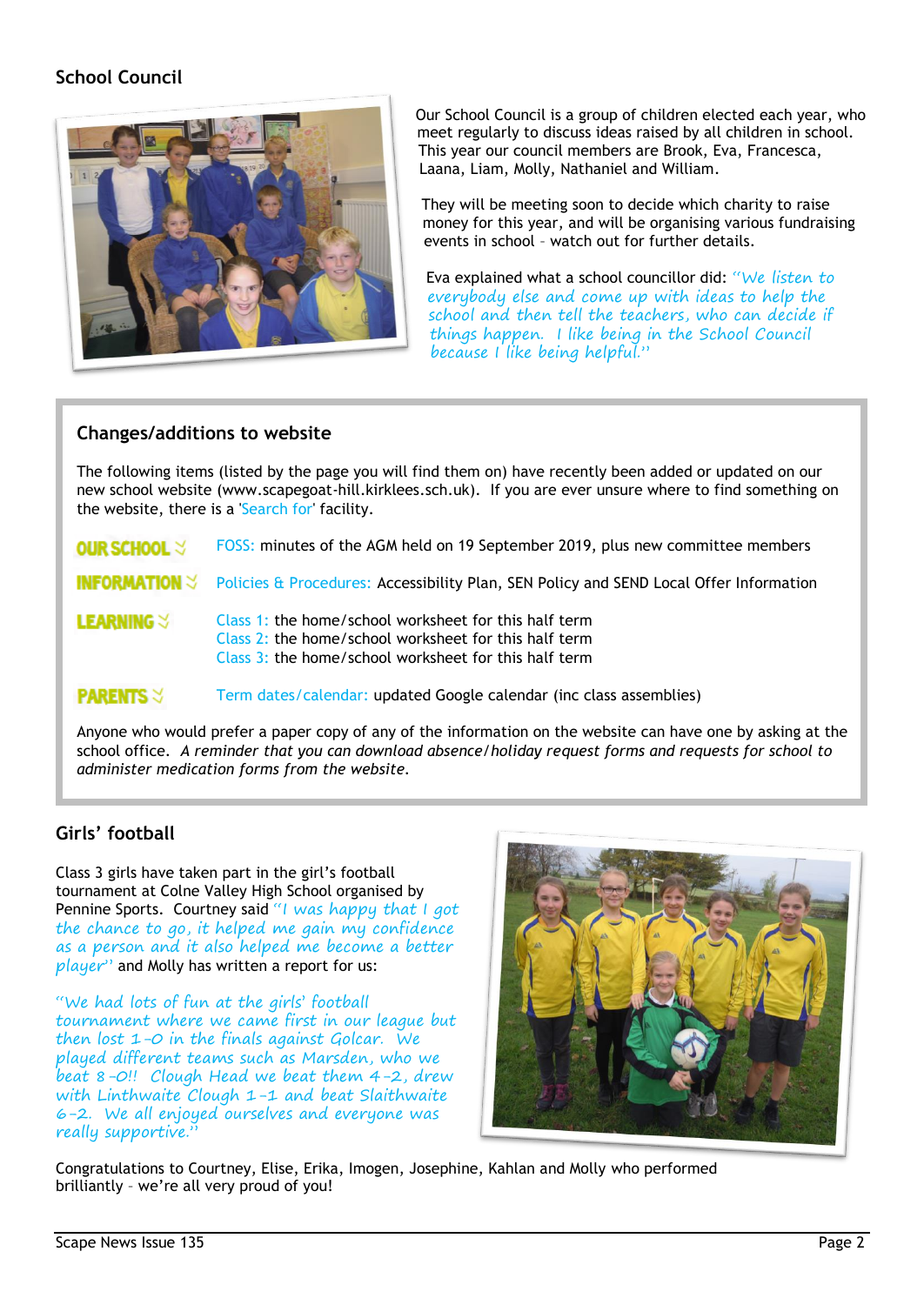### **New extension**







We are all very excited about the building work that took place in the summer holiday to extend the shelter outside Class 1. This is a fantastic space for children to work outside the classroom, no matter what the weather! Children love to explore, investigate and take part in activities we wouldn't always do inside – sometimes it can get quite messy! We would like to thank FOSS for the very generous contribution towards the cost of the extension.



# **Term time/holiday dates**

| <b>ACADEMIC YEAR 2019/20</b> |           |         |                    |                  |          |                    |           |          |  |  |  |  |
|------------------------------|-----------|---------|--------------------|------------------|----------|--------------------|-----------|----------|--|--|--|--|
| <b>AUTUMN TERM</b>           |           |         | <b>SPRING TERM</b> |                  |          | <b>SUMMER TERM</b> |           |          |  |  |  |  |
| <b>First Day</b>             | Half Term | ast Day | <b>First Day</b>   | <b>Half Term</b> | Last Day | <b>First Day</b>   | Half Term | Last Day |  |  |  |  |
| Tue                          | 28 Oct to | Fri     | Mon                | 17 Feb to        | Fri      | Mon                | 25 May to | Thu      |  |  |  |  |
| 3 Sep                        | 1 Nov     | 20 Dec  | 6 Jan              | 21 Feb           | 12 Apr   | 20 Apr             | $29$ May  | 16 Jul   |  |  |  |  |

School will also be closed on:

Friday 14 February, Monday 24 February and Friday 8 May 2020 (May Day)

| <b>ACADEMIC YEAR 2020/21</b> |              |          |                    |                  |          |                    |           |          |  |  |  |  |
|------------------------------|--------------|----------|--------------------|------------------|----------|--------------------|-----------|----------|--|--|--|--|
| <b>AUTUMN TERM</b>           |              |          | <b>SPRING TERM</b> |                  |          | <b>SUMMER TERM</b> |           |          |  |  |  |  |
| <b>First Day</b>             | Half Term    | Last Day | <b>First Day</b>   | <b>Half Term</b> | Last Day | <b>First Day</b>   | Half Term | Last Day |  |  |  |  |
| Mon                          | 26 Oct to 30 | Fri      | Mon                | 15 Feb to        | Fri      | Mon                | 31 May to | Mon      |  |  |  |  |
| 7 Sep                        | Oct          | 18 Dec   | 4 Jan              | 19 Feb           | 26 Mar   | 12 Apr             | 4 Jun     | 26 Jul   |  |  |  |  |

School will also be closed on:

Monday 3 May 2021 (May Day) plus 5 days to be decided

# **Bikeability**

All our Year 5 children recently completed the Level 2 on-road Bikeability cycle training. This course is offered to Year 5 pupils every year and includes skills exercises on the school playground, followed by basic manoeuvres on local roads. Well done to Amelie, Annie, Cameron, Daniel, Hannah, Jacob, Kahlan, Laana, Lewis, Nathaniel, Owen and William who all received their certificates.

William said "I learned how to do a safety check on my bike so that I don't fall off and hurt myself.", and Jacob said "I can now safely drive on the roads and I know how to signal and check if my bike is OK to ride."